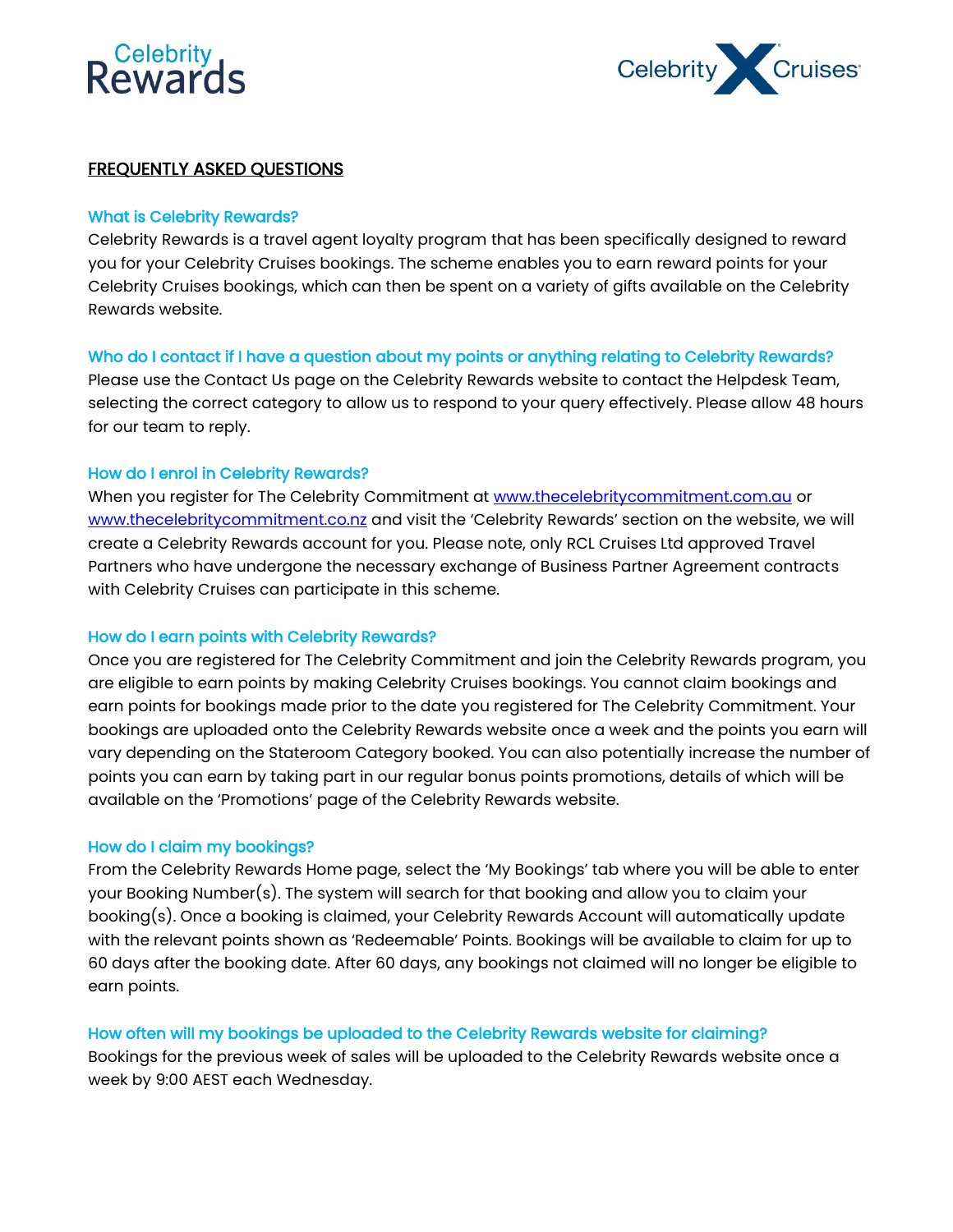## **Reward**



## What happens if I claim someone else's booking in error?

If you accidentally claim a booking made by someone else and you need to reverse the claim, email the details of the booking to our Helpdesk team using the Contact Us page on the Celebrity Rewards website, so we can reverse the claim enabling the correct owner of the booking to claim it and earn their applicable points.

#### When will I receive my points?

You will automatically receive the points attributed to the booking into your 'Redeemable Points' balance once you claim the booking. Your points balance is available to view on your 'Account Summary' page at all times.

## How many points will I earn for the bookings I make?

You will earn a fixed amount of core points for the Celebrity Cruises bookings you sell, which will vary by stateroom category. You can see the point earning information at any time on the 'Point Earning Cruises' page of the Celebrity Rewards website. You can also potentially earn bonus points in Celebrity Rewards incentives when applicable. See the 'Promotions' page for details of current promotions.

#### What are 'Redeemable Points'?

Redeemable Points are points that are available for you to spend immediately on rewards, providing you have enough Redeemable Points to exchange for the rewards you want.

## What happens to my points if my booking is cancelled?

If a booking which you have earned Redeemable Points for subsequently cancels, the number of points you were originally awarded for the booking will be deducted from your account, even if you have already spent the points on rewards, which may take your account into a negative balance. You can view bookings with a 'Cancelled' status at any time on your 'Account Summary' page.

#### Will I earn points on Nett Rate bookings?

No, Nett Rate bookings are not eligible to earn reward points.

#### Can I earn points on non-contracted Group bookings?

Yes, non-contracted Group bookings will be applicable to earn points in the Celebrity Rewards program. Each week, Group bookings that have been named and deposited will be uploaded to the Celebrity Rewards website and participants will have 60 days to claim the Group booking.

## I am a wholesale consultant and have made an eligible booking. Why can't I claim my booking?

Celebrity Rewards is designed to reward retail travel agents. If an eligible booking is made through a wholesale partner, please supply the relevant retail travel consultant with the Booking ID to claim.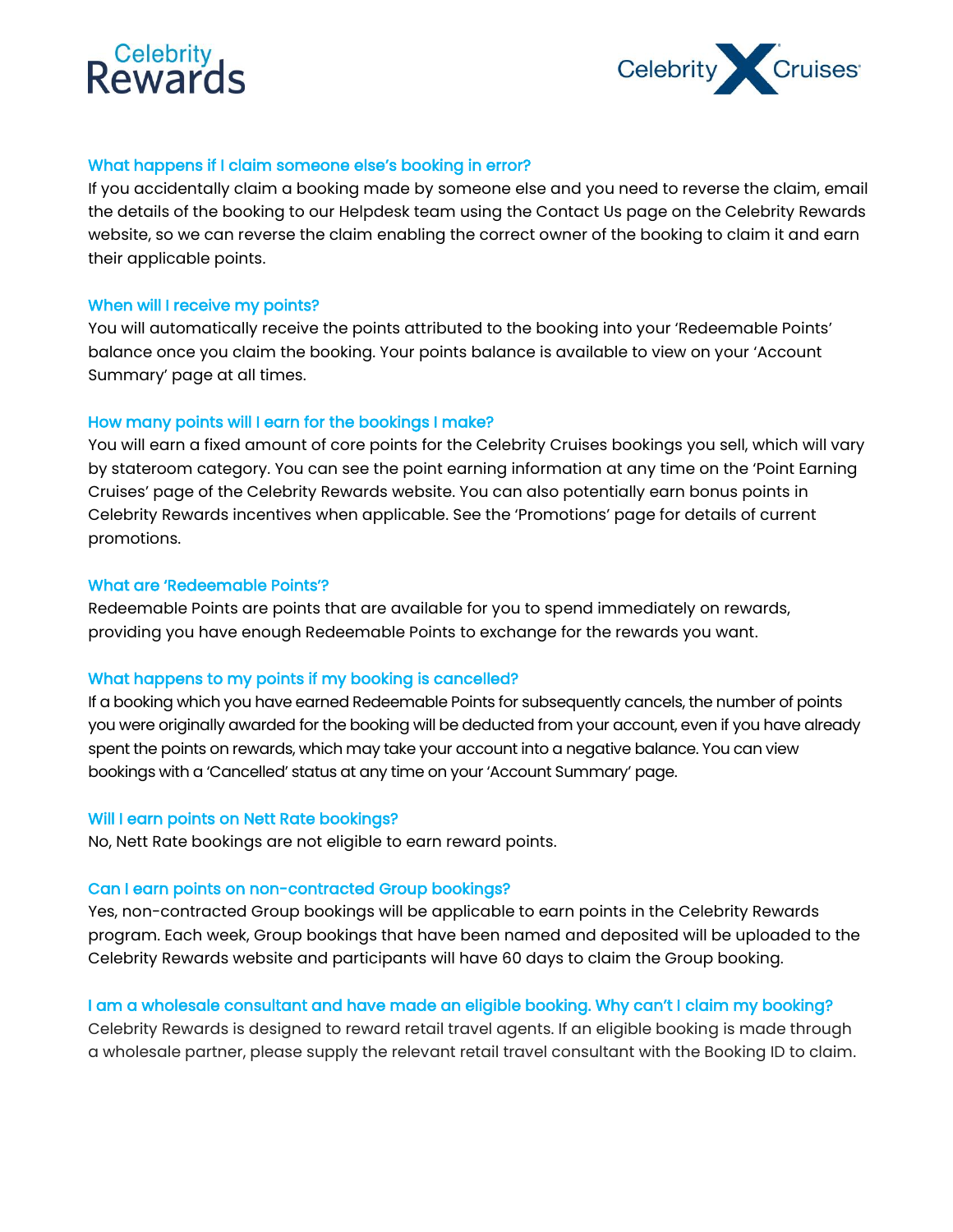# **Relebrity**<br>Reward



## My guests booked onboard, the booking was later transferred to my Agency. Why is it not showing?

Any bookings made onboard that are made under a direct booking or onboard booking and subsequently moved to your agency at a later date will not be applicable to claim points on, as our reporting does not capture these bookings. If you have guests that you know are considering booking onboard, please ensure you provide them with your agency details, asking that they give this to the Onboard Sales Consultant at the time of booking. We apologise, but no exceptions will be made on this.

## Do I have to make my booking(s) via automated booking tools to earn points?

For core Celebrity Rewards points, bookings do not need to be created via automated tools. However, to earn additional points in any bonus incentives or promotions, bookings may need to be created via automated tools to qualify. Please review the terms and conditions for each incentive online for full terms and conditions.

## What counts as 'creating' a booking via automated tools?

Creating a booking via automated tools means the option status must first be created via automated booking tools such as Espresso. It does not matter if the option is later confirmed (changed to BK status) via the call centre or via automated tools, provided the option (OF status) was created online.

## What if I cannot create a booking via automated tools?

We will manually override back-to-back bookings and Group bookings which cannot be created via automated tools. If you have a booking for a family veranda stateroom (FV) with a minimum of 5 guests, please contact us within 4 weeks of making the booking so we can manually add on any points for bonus incentives where applicable. Please email [celebritysalessupportau@celebrity.com](mailto:celebritysalessupportau@celebrity.com) to validate your booking so that points can be added to your Celebrity Rewards account accordingly.

## Do I need to be a Celebrity Learning Graduate to take part in Celebrity Rewards?

No, you are not required to be a Celebrity Learning Graduate to take part in Celebrity Rewards, but there are lots of benefits to becoming one, from enhanced brand experience, knowledge and confidence when selling Celebrity Cruises to your clients. To become a Celebrity Learning Graduate, you will need to log into www.cruisingpower.com.au, select the Training and Benefits tab >Training & Certification > Celebrity Cruises. Select the Celebrity Learning AUNZ course. Complete all the modules and the quiz to become a Graduate.

## What if I'm already a Celebrity Learning Graduate, but my status doesn't show this?

Even though you don't need to be a Celebrity Learning Graduate to participate in Celebrity Rewards, we will keep your status up to date on the website. We update the status of Celebrity Learning Graduates once a month. If you are already a Graduate, but your status doesn't show as such, please contact our Helpdesk team using the Contact Us page on the Celebrity Rewards website. If you can provide the email address you used to register for Celebrity Learning with, it will be easier for our Helpdesk team to check and validate your details.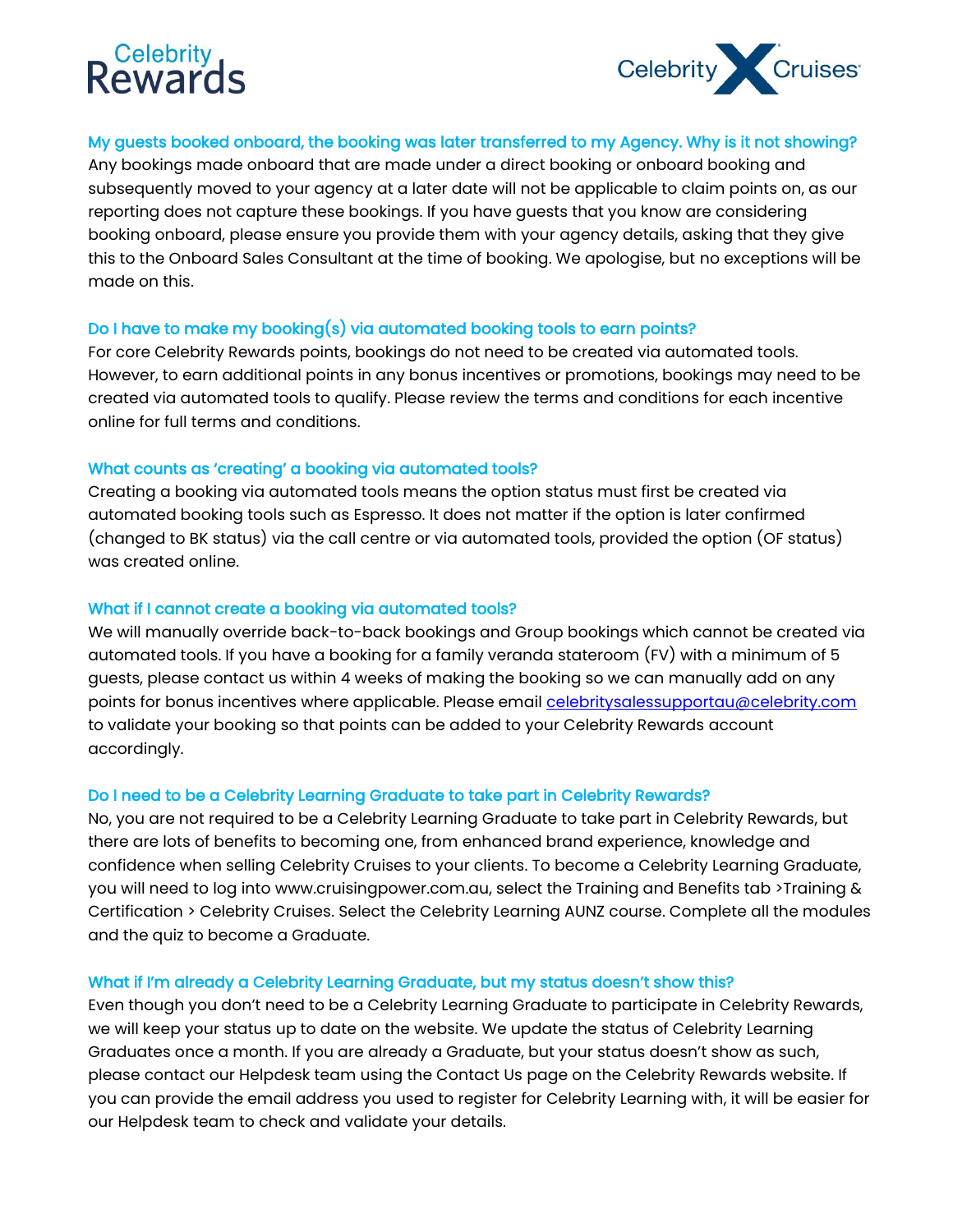## **Reward**



## How can I spend my Redeemable Points?

There are lots of exciting things for you to spend your Redeemable Points on, all of which can be viewed on the 'REWARDS' page on the Celebrity Rewards website. Once you have enough points to redeem for the item you choose, you can select it to put it in your Shopping Cart and the website will take you through the Checkout process. Your 'ACCOUNT SUMMARY' will then be updated to show your new points balance.

## How does my Reloadable Mastercard work? (Australia only)

You can view the full details in the handy user guide on the 'MY MASTERCARD' page on the Celebrity Rewards website. Once you have received your card and have activated it, you will then be able to transfer Redeemable Points balances to your Mastercard, as well as view your card transactions, all on the Celebrity Rewards website. Point transfers can take up to 21 working days to appear as funds on your card.

#### When will I receive my reward?

Once you have ordered an item from the Celebrity Rewards Catalogue, you will receive it within 21 working days. Make sure you check your delivery and email contact details are correct when you order your reward, so that your gift can be successfully sent to you.

## Can I combine or share my points with another colleague?

No, points are awarded to each participant on an individual basis.

#### Do my points expire?

Yes, once your points become 'Redeemable' they will have a 2-year validity period within which you can spend them, providing you continue to be active in the program i.e. you are doing point earning activity such as making and claiming bookings. If you have been inactive for a 6-month period or more and your Redeemable Points balance hasn't changed, your Redeemable Points will expire.

#### How do I track my progress?

You can check your 'ACCOUNT SUMMARY' at any time once you are logged in to the Celebrity Rewards website to see how many points you have accumulated to spend on rewards and you can search your activity by things like date ranges and booking references. You can also keep a track of rewards that you have already redeemed in 'REDEMPTION SUMMARY'.

#### What do I do if I change jobs and move to another travel agency?

If you move to another travel agency, please ensure you update your profile on The Celebrity Commitment, which will update your Celebrity Rewards profile. If when you next log in and visit Celebrity Rewards you cannot see the bookings you've made at your new travel agency to claim, then let our Helpdesk Team know by using the Contact Us page on the Celebrity Rewards website and emailing us your old and your new agency contact details.